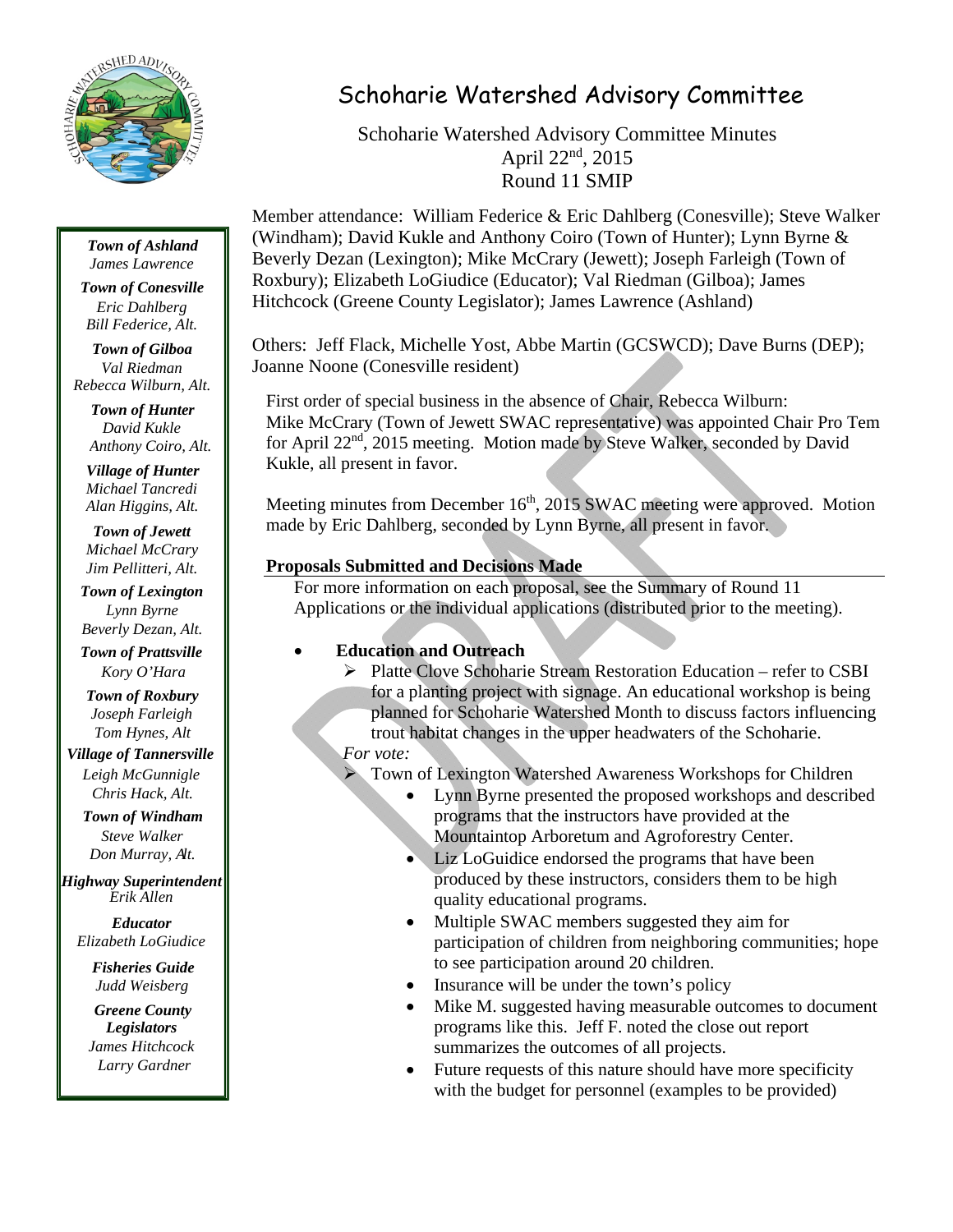- $\triangleright$  Schoharie Watershed Month 2015 yearly watershed activities and programs throughout May; budget supports costs for  $7 - 10$  events hosted by organizations, municipalities, and individuals.
- **Resolution # 1 of 2015** motion to approve request for both Education and Outreach applications by Val Riedman, seconded by Liz LoGuidice, all present in favor. Committee approved funding the Town of Lexington Watershed Awareness Workshops for Children at an amount of \$3,000, and Schoharie Watershed Month at an amount of \$2,300.

#### **Landowner Assistance**

- Town of Ashland Batavia Kill Flood Control Site Stable. The flooding concerns of the applicant will be reviewed during the Local Flood Analysis for Ashland.
- $\triangleright$  Manor Kill Stream Restoration full channel stream restoration project adjacent to Conesville Town Park. Project will be combined with previously approved application for the Conesville Town Park Community Enhancement Project.
	- P. Nichols (SCSWCD) assisting and coordinating with MMI on design and permitting.
	- Project also involves one parcel that is privately owned. Town currently coordinating landowner agreement.
	- **Resolution # 2 of 2015** motion to approve request by Steve Walker, seconded by Jim Lawrence, all present in favor. Committee approved funding \$150,000 for this project.
- **Planning & Assessment** 
	- $\triangleright$  No applications submitted.
- **Highway Infrastructure** 
	- $\triangleright$  South Gilboa Road Stormwater Mitigation Project Schoharie County Department of Public Works, MMI and NYSDOT are coordinating for implementation of this project.
		- Conducting a pipe study to determine the appropriate type of culvert for the site. Discussion on cost of different size culverts, roadwork and lifespan of whatever size culvert is chosen. SCSWCD and GCSWCD working with Schoharie County DPW and DOT to arrive at an acceptable solution.
		- DOT offered to do construction for the county and is expected to cover the cost of the roadwork. **Resolution # 3 of 2015** motion to approve request by Jim Lawrence, seconded by Eric Dahlberg, all present in favor. Committee approved funding up to \$100,000 for this project.

### **Recreation and Habitat**

- $\triangleright$  Town of Lexington Riverfront Access Park
	- The proposed enhancement of two parcels, acquired through the FEMA buyout program, requires FEMA approval. Town is requesting approval to develop park uses consistent with open space (town submitted DEC Smart Growth grant in January, waiting for decision)
	- Staff recommendation resubmit application once the Town of Lexington receives necessary approvals from FEMA for park like amenities on the buyout parcels.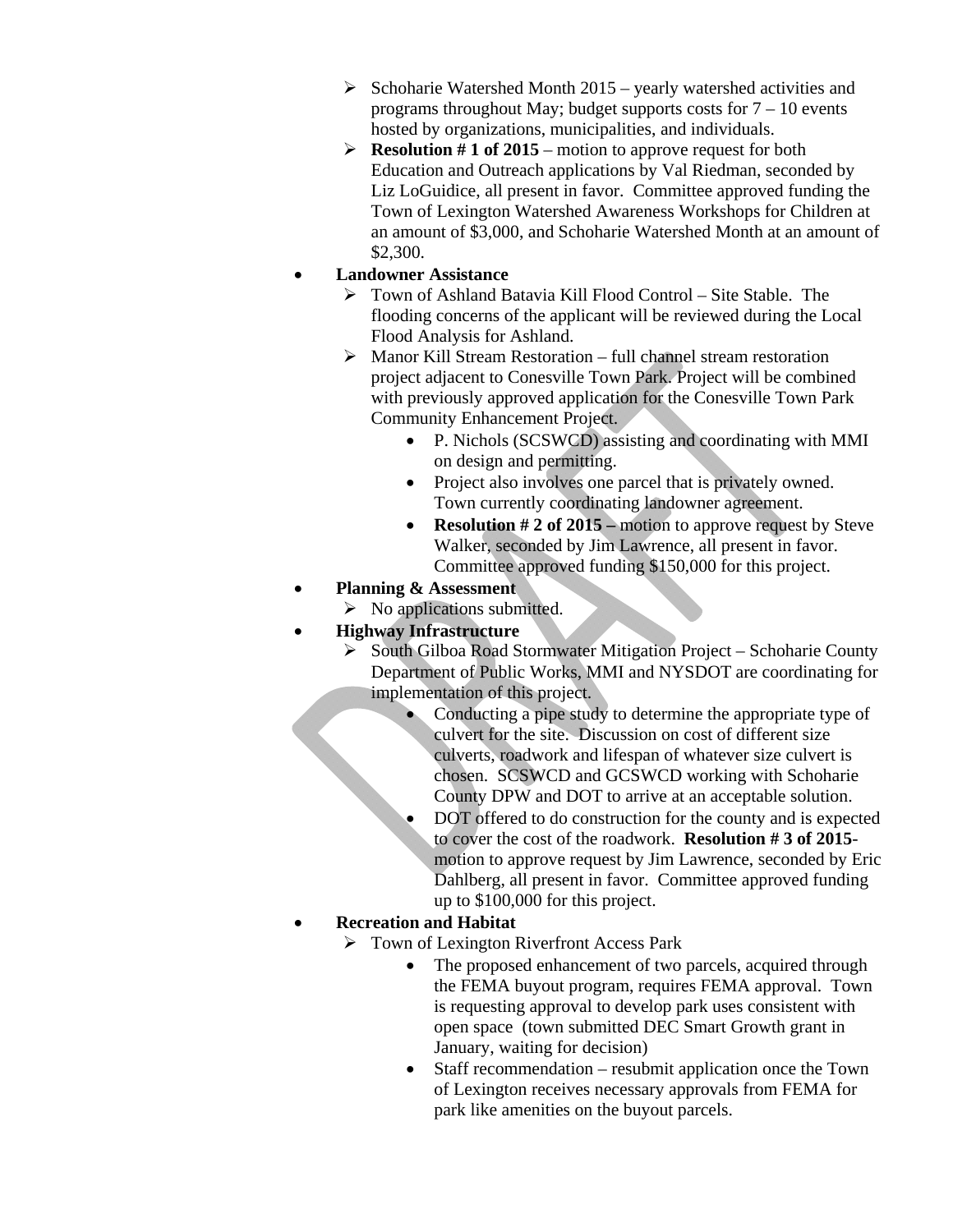- Proposed project involves expanding small town park to two buyout parcels to expand public uses and outdoor recreation
	- o Discussed potential of funding portions of the project
	- o Concern about adding structures in the floodway fencing, pergola, kiosks, etc. may all be compromised during a flood while also posing a potential danger by obstructing flow and causing an accumulation of debris
	- o Need to be cautious setting a precedent through SMIP of allowing structures in the floodway, where velocities are strongest
	- o Committee supports the town's goal of enhancing this part of its hamlet, however, there was considerable discussion on creating parameters of what the program would and would not fund because of proximity to the floodway and floodplain. Suggestions for this application include**:** 
		- **1.**Using a kiosk GCSWCD has from another project as a test to see how it does in future flood events
		- **2.**Mowed path is preferred over using material that may be mobilized during a flood or that creates an impervious surface adjacent to the stream
		- **3.**Consider moving park amenities to the property associated with the Waste Water Treatment Facility (next to post office and out of floodplain)
		- **4.**Using vegetative plantings instead of fencing to border the park.
	- o Goal is to provide community with access to the stream
	- **Resolution # 4 of 2015** motion to approve request, contingent on FEMA approval and more information on location of fencing, by Joseph Farleigh, seconded by Jim Hitchcock, all present in favor.

### **Other Items**

- $\triangleright$  Committee discussed the eligibility of project components for SMIP funding
	- Obstructions is floodway or floodplain
		- o Suggestion to refer applicants to DEC and FEMA regulations rather than writing our own.
	- Impervious surfaces
		- o rolled and packed or graded gravel considered impervious surfaces
	- Type of allowable materials for streamside trails
		- o Staff will develop guidance on allowable materials for trail surfaces in floodplains, which should be pervious because water quality protection and improvement are the basis for SMIP funds
		- o Suggestion to refer to FEMA requirements for appropriate trail materials and allowable uses in a floodplain vs. floodway. In general staying out of the floodway is a good rule of thumb.